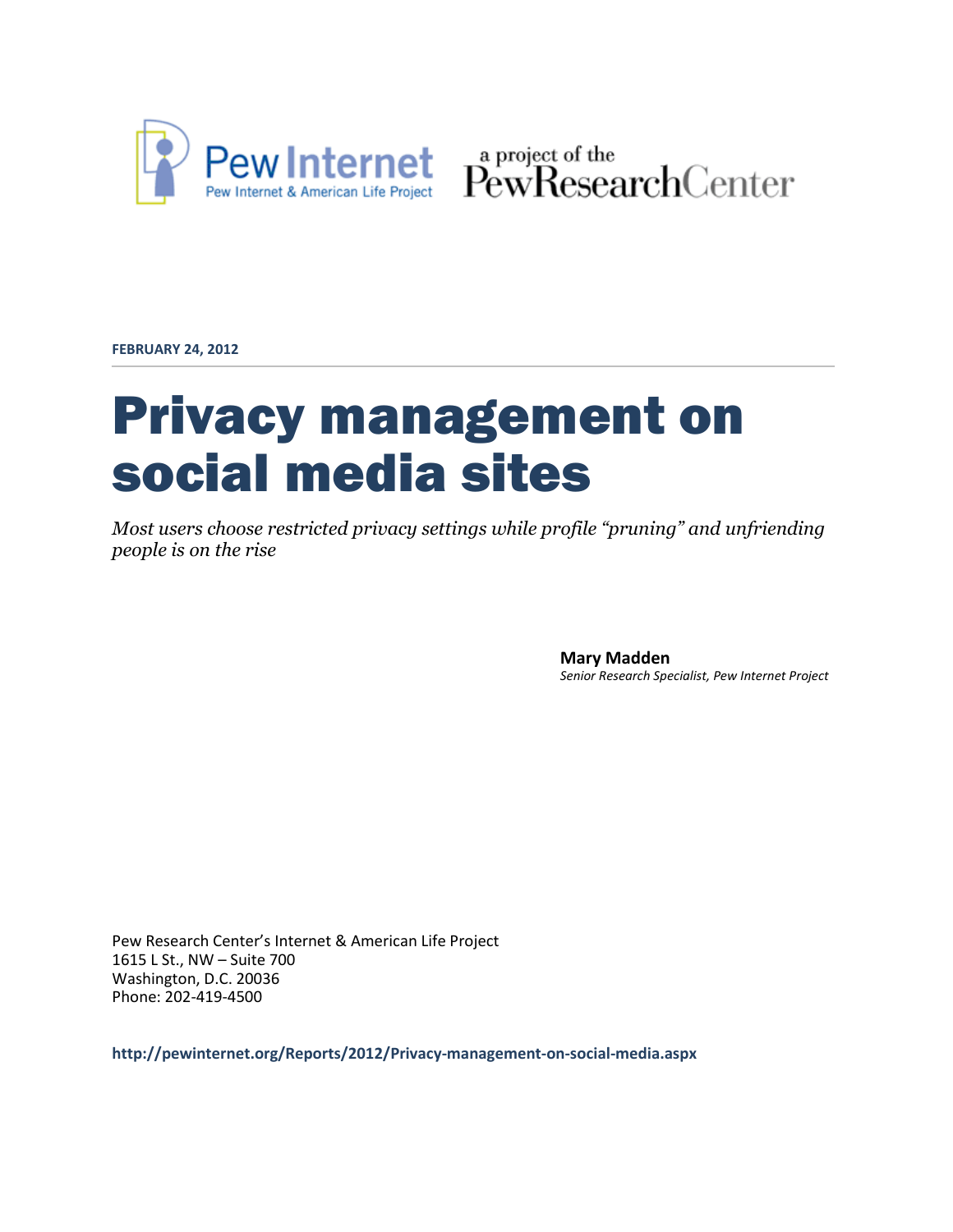# Summary of findings

#### Social network users are becoming more active in pruning and managing their accounts. Women and younger users tend to unfriend more than others.

About two-thirds of internet users use social networking sites (SNS) and all the major metrics for profile management are up, compared to 2009: 63% of them have deleted people from their "friends" lists, up from 56% in 2009; 44% have deleted comments made by others on their profile; and 37% have removed their names from photos that were tagged to identify them.

#### More privacy and reputation management on social networking sites

30% 36% 56% 37% 44% 63% 0% 10% 20% 30% 40% 50% 60% 70% Untagged photos Deleted comments Unfriended someone ■2009 ■2011

*% of social networking site users who have taken these steps on their profile*

**Source:** The Pew Research Center's Internet & American Life Project, April 26 – May 22, 2011 Spring Tracking Survey; n=2,277 adults ages 18 and older, including 755 cell phone interviews. Interviews were conducted in English and Spanish. Margin of error is +/-3 percentage points for SNS users (n=1,015)

Some 67% of women who maintain a profile say they have deleted people from their network, compared with 58% of men. Likewise, young adults are more active unfrienders when compared with older users.

#### A majority of social network site users – 58% – restrict access to their profiles and women are significantly more likely to choose private settings.

More than half of social networking site users (58%) say their main profile is set to private so that only friends can see it; 19% set their profile to partially private so that friends of friends can view it; and 20%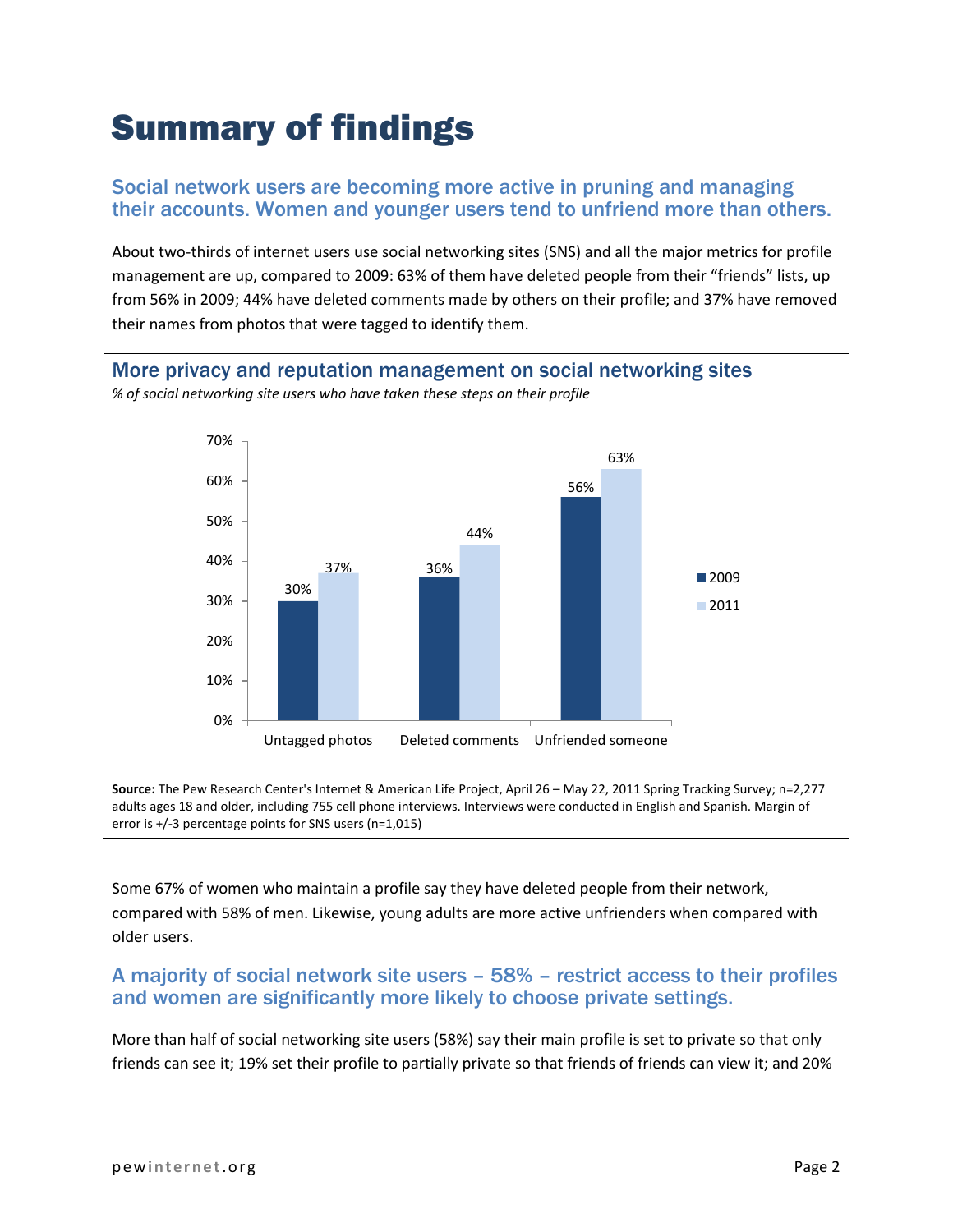say their main profile is set to be completely public. Women who use SNS are more likely than men to set the highest restrictions (67% vs. 48%).

#### Half of SNS users say they have some difficulty in managing privacy controls, but just 2% say it is "very difficult" to use the controls. Those with the most education report the most trouble.

In all, 48% of social media users report some level of difficulty in managing the privacy controls on their profile, while 49% say that it is "not difficult at all." Very few users (2%) describe their experiences as "very difficult," while 16% say they are "somewhat difficult" and another 30% say the controls are "not too difficult" to manage.

Social media users who are college graduates are significantly more likely than those with lower levels of education to say that they experience some difficulty in managing the privacy controls on their profiles.

### 11% of SNS users have posted content they regret.

Male profile owners are almost twice as likely as female profile owners to profess regret for posting content (15% vs. 8%). Young adults are also more prone to say they regret some of their social media postings; 15% of profile owners ages 18-29 say they have posted content they later regret, compared with just 5% of profile owners ages 50 and older.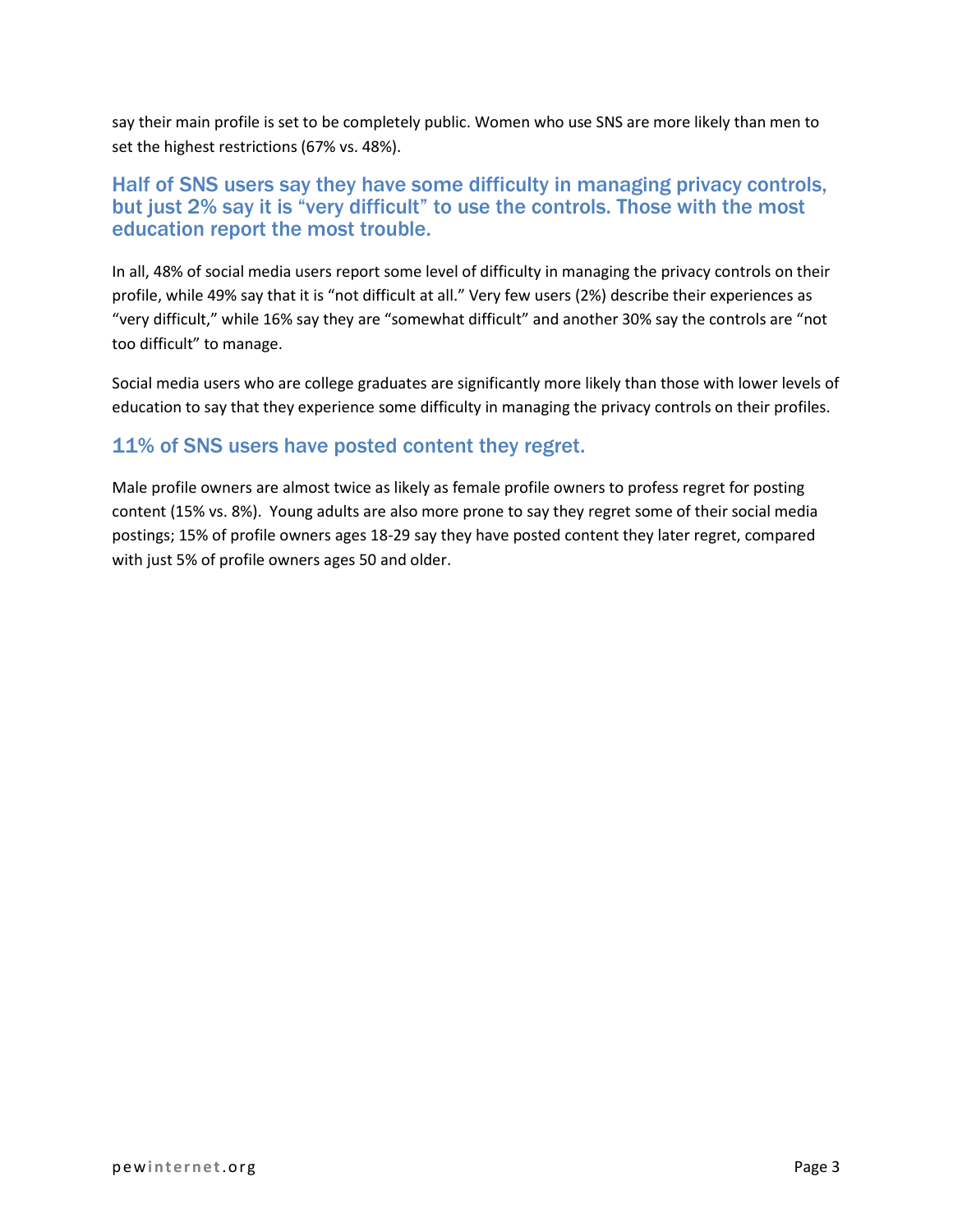## **Overview**

### Social media has changed the public discussion about managing "privacy" online.

As social media use has become a mainstream activity, there has been an increasingly polarized public debate about whether or not "privacy" can be dismissed as a relic in the information age. On one side of the debate is what might be called the privacy-is-dead camp. Its adherents take the view that if people are willing to share all manner of personal details about their lives on social networking sites their physical location, photos of their children, intimate accounts of personal struggles and triumphs then surely they must have [abandoned](http://www.readwriteweb.com/archives/facebooks_zuckerberg_says_the_age_of_privacy_is_ov.php) any reasonable expectation of privacy. Some researchers have suggested that social network users are uniquely *unconcerned* about privacy; that over time, regular use of social media without any major negative experiences may lessen their concerns about sharing information. Other threads of the privacy-is-dead argument point to the relative ease with which people's digital footprints and physical whereabouts can now b[e tracked](http://query.nytimes.com/gst/fullpage.html?res=9D02E2D9163BF931A25751C1A9679D8B63&ref=privacy) and the great lengths to which someone must go to protect their anonymity online  $-$  or offline.

On the other side, some advocates and scholars argue that the public [still cares](http://www.danah.org/papers/talks/2010/SXSW2010.html) deeply about their privacy online but those sensitivities have been ill-served by technology companies that stand to profit from more widespread sharing and availability of personal information. Users may be more open with what they share because they don't adequately understand enough about how their data is stored and used. And just because they are comfortable posting some information publicly does not mean they have quietly surrendered all control over the information they choose to share online.

Yet, social science researchers have long noted a major disconnect in attitudes and practices around information privacy online. When asked, people say that privacy is important to them; when observed, people's actions seem to sugges[t otherwise.](http://onlinelibrary.wiley.com/doi/10.1111/j.1745-6606.2006.00070.x/abstract)

"Privacy" has become a powerful keyword, a shorthand tag that gets used to reference a constellation of public attitudes, technical affordances and legal arguments. Yet, the concept is so laden with multiple meanings that any use of the term begs for added specificity and context.<sup>1</sup>

This report addresses several questions about the privacy settings people choose for their social networking profiles, and provides new data about the specific steps users take to *control the flow of information* to different people within their networks. Because Facebook is by far the most popular social networking platform and the language of "privacy settings" is part and parcel of the Facebook

 $1$  For a more detailed discussion of the myriad definitions of "privacy" in the legal literature, see, for instance, *Understanding Privacy* by Daniel J. Solove and *Privacy in Context: Technology, Policy and the Integrity of Social Life* by Helen Nissenbaum.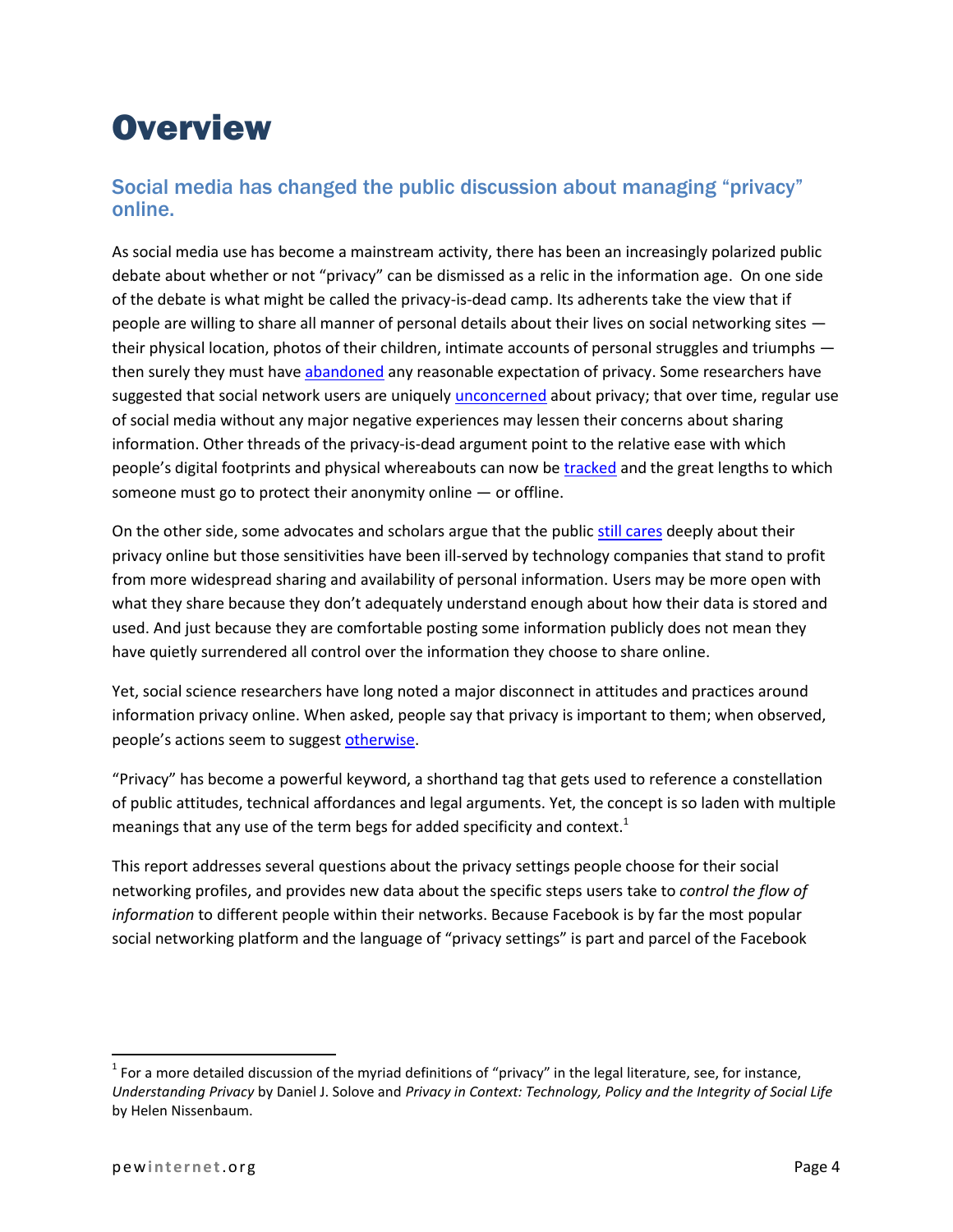experience, the term "privacy" is used throughout this report to refer to the choices users make to restrict the information they share through their profile.<sup>2</sup>

# Main findings

#### Two-thirds of online adults have a profile on a social networking site, and most restrict access to friends only.

Two in three online adults (63%) say they currently maintain a profile on a social networking site, up from just 20% who said they had ever created a profile in 2006.<sup>3</sup> When asked to think about the profile they use most often, 58% say their main profile is set to be private so that only friends can see it. Another 19% say they have their profile set to be partially private so that friends of friends or networks can view it and 20% say their main profile is set to be completely public.<sup>4</sup>

A notable portion of those who already restrict access to their SNS profile take further steps to limit what certain friends can see. Some 26% of those whose profile is at least partially private say they use additional privacy settings to limit what certain friends can and cannot see. This finding is consistent across all core demographic groups.

### Women who maintain social media profiles are significantly more likely than men to keep their profiles private.

However, there is a significant gender gap when it comes to the way male and female social media users choose to manage their profiles. Women are much more conservative in the basic settings they choose; 67% of female profile owners restrict access to friends only compared with 48% of male profile owners. Likewise, men are more apt than women to choose partially private (23% vs. 16%) or fully public (26% vs. 14%) settings.

 $\overline{a}$ 

 $2$  The survey questions covered in this report probe the steps users take, and not the resulting level of protection those settings afford. Similarly, as danah boyd and Eszter Hargittai have noted: "Familiarity with and decisions to adjust privacy settings are not equivalent to actual privacy protection." See: "Facebook privacy settings: Who cares?" Full article available at:

http://firstmonday.org/htbin/cgiwrap/bin/ojs/index.php/fm/article/view/3086/2589

 $3$  The May 2011 Survey asks: "How many social networking sites do you currently have a profile on?" December 2006 question wording was as follows: "Have you ever created your own profile online that others can see, like on a social networking site like MySpace or Facebook?"

 $^4$  At the time of this survey (April and May 2011), the basic privacy settings for a profile on Facebook included, "Everyone," "Friends of Friends" or "Friends Only." Users could further restrict who could see certain types of information through the "Custom" settings.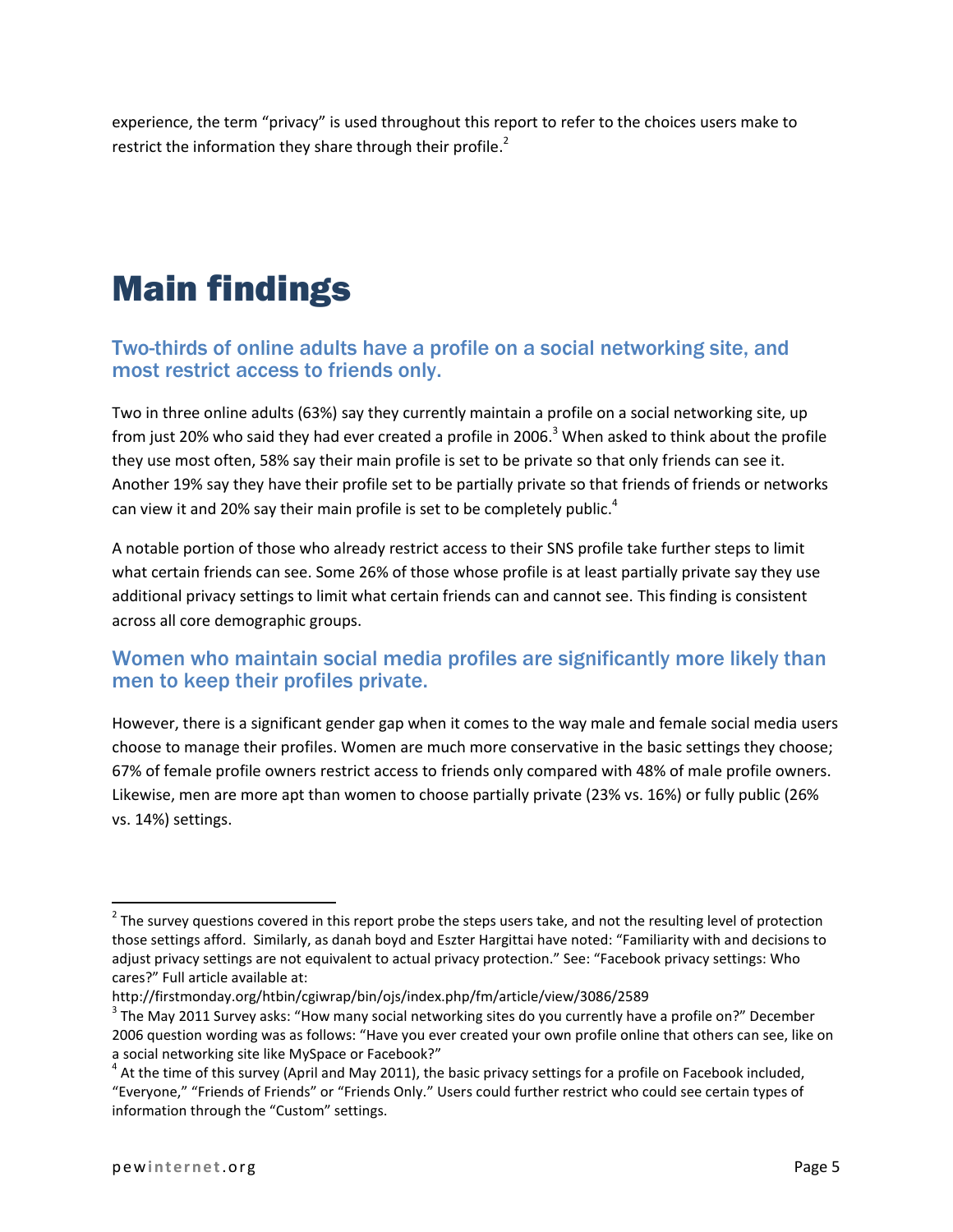#### The privacy gender gap on social media

*% of social networking site users in each group who have chosen various privacy settings*



**Source:** The Pew Research Center's Internet & American Life Project, April 26 – May 22, 2011 Spring Tracking Survey; n=2,277 adults ages 18 and older, including 755 cell phone interviews. Interviews were conducted in English and Spanish. Margin of error is +/-3 percentage points for SNS users (n=1,015)

### Young and old alike choose private settings for their profiles.

When looking at social media usage patterns, age tends to be one of the strongest variables. For instance, younger users have long been the most active users of the sites and the most active managers of their online reputations.<sup>5</sup> However, when it comes to basic privacy settings, users of all ages are equally likely to choose a private, semi-private or public setting for their profile. There are no significant variations across age groups. 6

<http://www.pewinternet.org/Reports/2010/Reputation-Management/Summary-of-Findings.aspx>

<sup>&</sup>lt;sup>5</sup> For specific examples, see "Reputation Management and Social Media" which found that young adults were the most active online reputation managers in several dimensions.

<sup>6</sup> While young adults do not stand out as being *more* likely to choose restricted settings, these findings still run counter to assumptions that young people care less about privacy when compared with older adults. It also echoes other work that suggests that young adults largely agree with older adults on issues of information privacy. See Chris Jay Hoofnagle, et al., "How Different are Young Adults from Older Adults When it Comes to Information Privacy Attitudes and Policies?" [http://papers.ssrn.com/sol3/papers.cfm?abstract\\_id=1589864](http://papers.ssrn.com/sol3/papers.cfm?abstract_id=1589864)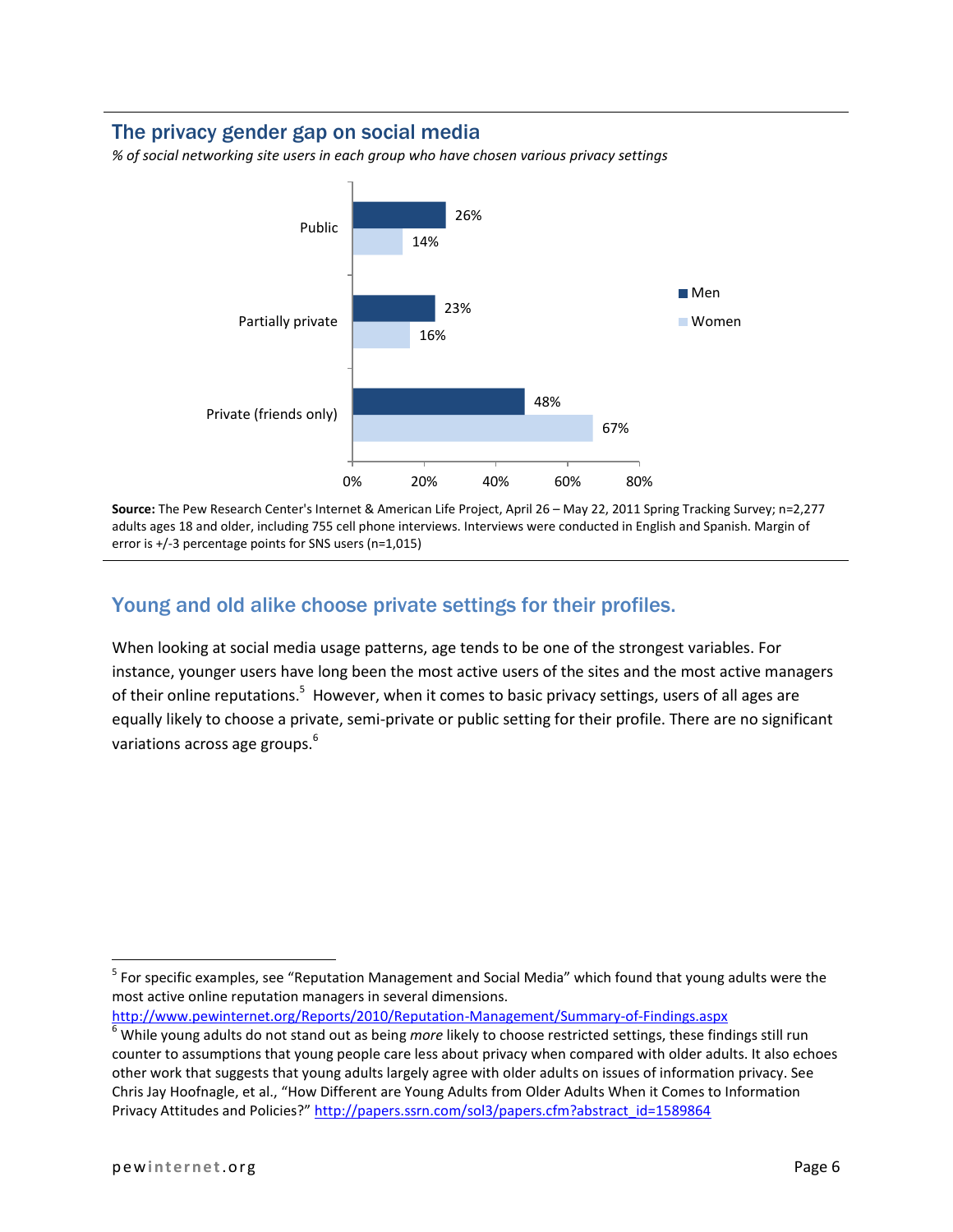#### Private settings are the norm, regardless of age

*% of social networking site users in each age group who have chosen various privacy settings*



**Source:** The Pew Research Center's Internet & American Life Project, April 26 – May 22, 2011 Spring Tracking Survey; n=2,277 adults ages 18 and older, including 755 cell phone interviews. Interviews were conducted in English and Spanish. Margin of error is +/-3 percentage points for SNS users (n=1,015)

The choices that adults make regarding their privacy settings are also virtually identical to those of teenage social media users.<sup>7</sup> Close to two-thirds (62%) of teens who have a social media profile say the profile they use most often is set to be private so that only their friends can see the content they post.<sup>8</sup> One in five (19%) say their profile is partially private so that friends of friends or their networks can see some version of their profile. Just 17% say their profile is set to public so that everyone can see it. This distribution is consistent regardless of how often a teen uses social network sites.

 $^8$ This figure is consistent with what we have found in the past. In a similar question asked in 2006, 59% of teens with "active profiles" said that their profile was visible only to friends. See:

[http://pewinternet.org/Reports/2007/Teens-Privacy-and-Online-Social-Networks/5-Online-Privacy--What-Teens-](http://pewinternet.org/Reports/2007/Teens-Privacy-and-Online-Social-Networks/5-Online-Privacy--What-Teens-Share-and-Restrict-in-an-Online-Environment/05-Teens-walk-the-line-between-openness-and-privacy.aspx)[Share-and-Restrict-in-an-Online-Environment/05-Teens-walk-the-line-between-openness-and-privacy.aspx](http://pewinternet.org/Reports/2007/Teens-Privacy-and-Online-Social-Networks/5-Online-Privacy--What-Teens-Share-and-Restrict-in-an-Online-Environment/05-Teens-walk-the-line-between-openness-and-privacy.aspx)

 $^7$  This represents a departure from previous data that suggested teens chose more restricted settings for their profiles. See: http://www.pewinternet.org/Reports/2007/Digital-Footprints/5-Measuring-Our-Online-Footprint-The-Trails-of-20/6-Social-Networking-Profiles-With-adults-transparency-is-the-norm.aspx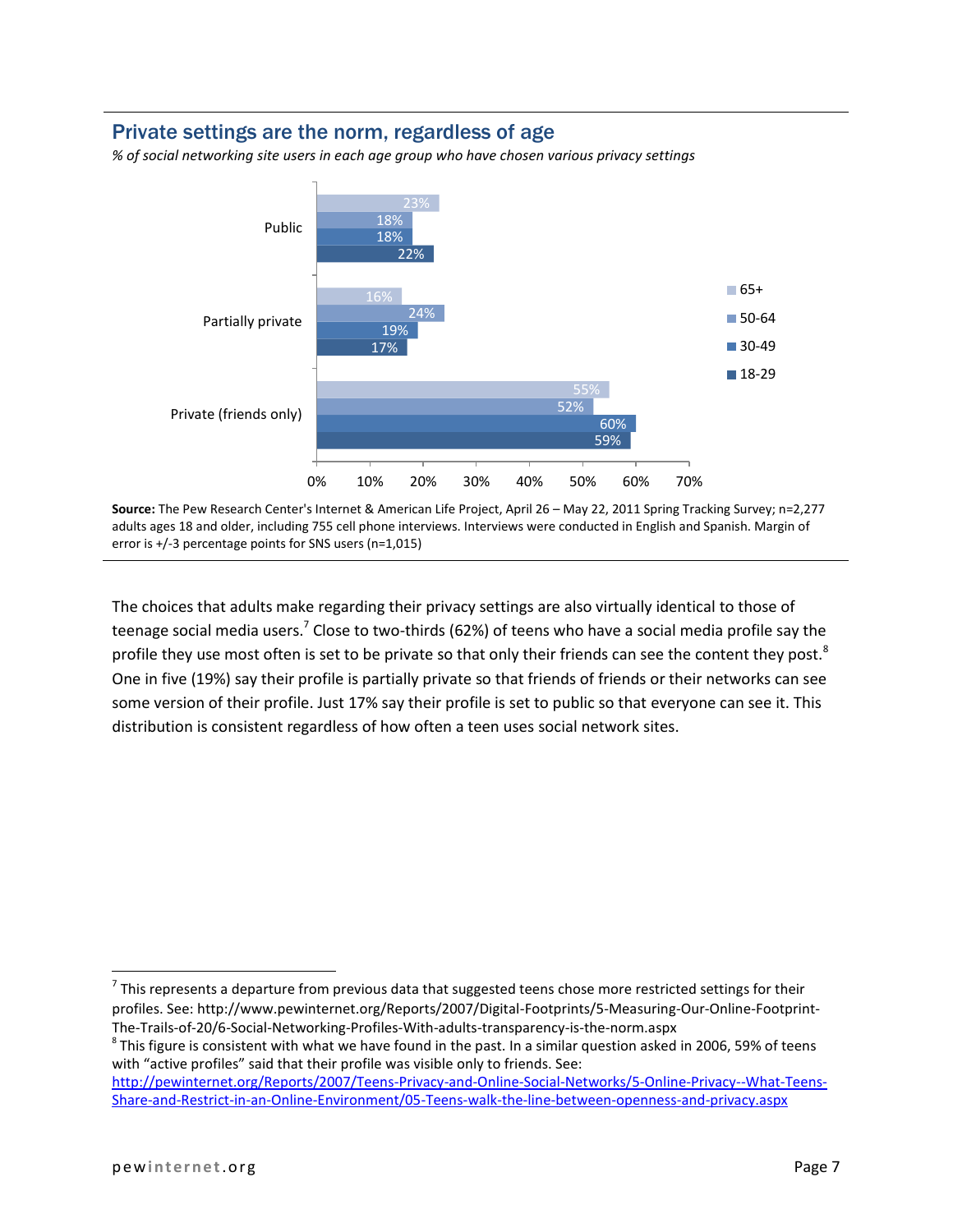#### Teens' and adults' privacy settings on social media sites

*Based on teen SNS or Twitter users (n=623) and adult SNS or Twitter users who have an SNS profile (n=975)*



**Source:** The Pew Research Center's Internet & American Life Project, April 26 – May 22, 2011 Spring Tracking Survey; n=2,277 adults ages 18 and older, including 755 cell phone interviews. Interviews were conducted in English and Spanish. Margin of error is +/-3 percentage points for SNS users (n=1,015) Teen data from Pew Internet's Teen-Parent survey, April 19-July 14, 2011. n=799 for teens and parents, including oversample of minority families. Interviews were conducted in English and Spanish.

#### Half of social media users report some difficulty in managing the privacy controls on their profile, but few describe their experience as "very difficult."

The complexity of privacy settings varies greatly across different social media sites, and in the case of Facebook, the default settings have changed significantly over time.<sup>9</sup> In all, 48% of social media users report some level of difficulty in managing the privacy controls on their profile, while 49% say that it is "not difficult at all." Few users (2%) describe their experiences as "very difficult," while 16% say they are "somewhat difficult" and another 30% say the controls are "not too difficult" to manage. Young adults are considerably more likely than any other age group to feel fully confident in their privacy controls; 57% of social media users ages 18-29 say it is "not difficult at all" to manage them, compared with 48% of those ages 30-49, 41% of those ages 50-64 and 31% of those ages 65 and older.

#### Social media users with the highest levels of education report the most difficulty in managing the privacy controls on their profiles.

Social media users who are college graduates are significantly more likely than those with lower levels of education to say that they experience some difficulty in managing the privacy controls on their profiles.

 $^9$  For an infographic showing how Facebook's default privacy settings have changed over time, see: http://mattmckeon.com/facebook-privacy/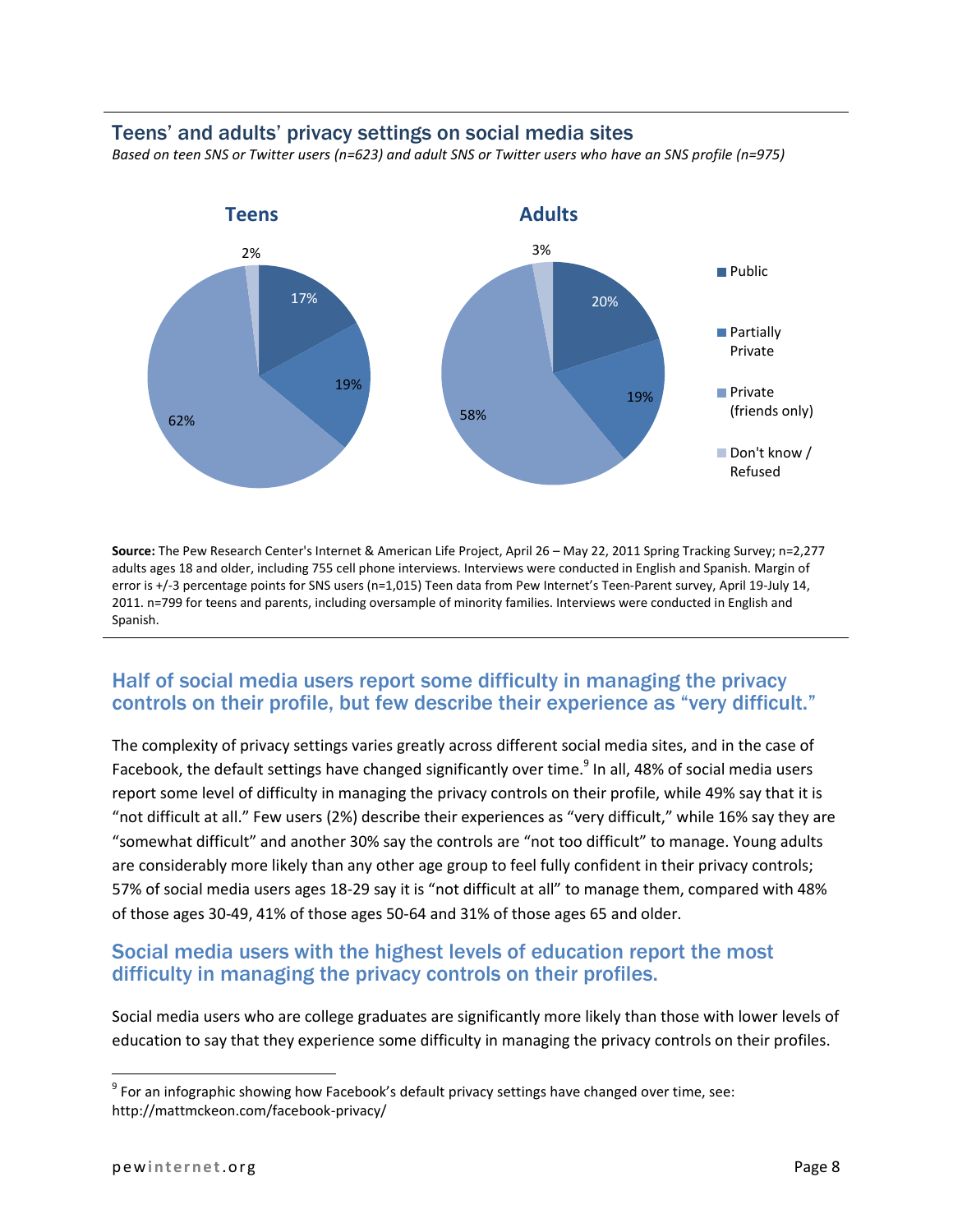For those in the highest education bracket, the majority (62%) report some level of difficulty, compared with just 42% of those with some college education. However, again, few college graduates who are social media users (2%) describe their experiences as "very difficult." Instead, they are more likely to report that managing the privacy settings on their profile is "somewhat difficult" (21%) or "not too difficult" (39%). Those with only some college education report less trouble; 12% describe their experiences as somewhat difficult and 29% say that managing their controls is "not too difficult."<sup>10</sup>

### Profile "pruning" is on the rise. Deleting unwanted friends, comments and photo tags grows in popularity.

Over time, as social networking sites have become a mainstream communications channel in everyday life, profile owners have become more active managers of their profiles and the content that is posted by others in their networks. Two-thirds of profile owners (63%) have deleted people from their networks or friend lists, up from 56% in 2009. Another 44% say they have deleted comments that others have made on their profile, up from just 36% two years prior. And as photo tagging has become more automated on sites like Facebook, users have become more likely to remove their names from photos that were tagged to identify them; 37% of profile owners have done this, up from 30% in 2009.

 $^{10}$  Those who have higher levels of education are more likely to be employed full-time and may be more concerned with the intersection of personal and professional contacts and content on social media. Previous research from Pew Internet has shown that that those with the highest education levels are also more likely to have a job that specifically requires them to self-promote or market themselves online. These "public personae" may be especially cautious about avoiding any privacy missteps on social media. See:

http://www.pewinternet.org/Reports/2007/Digital-Footprints/4-Searching-for-Self-Curiouser-and-Curiouser/2-11 of-internet-users-have-a-job-that-requires-them-to-selfpromote-or-market-their-name-online.aspx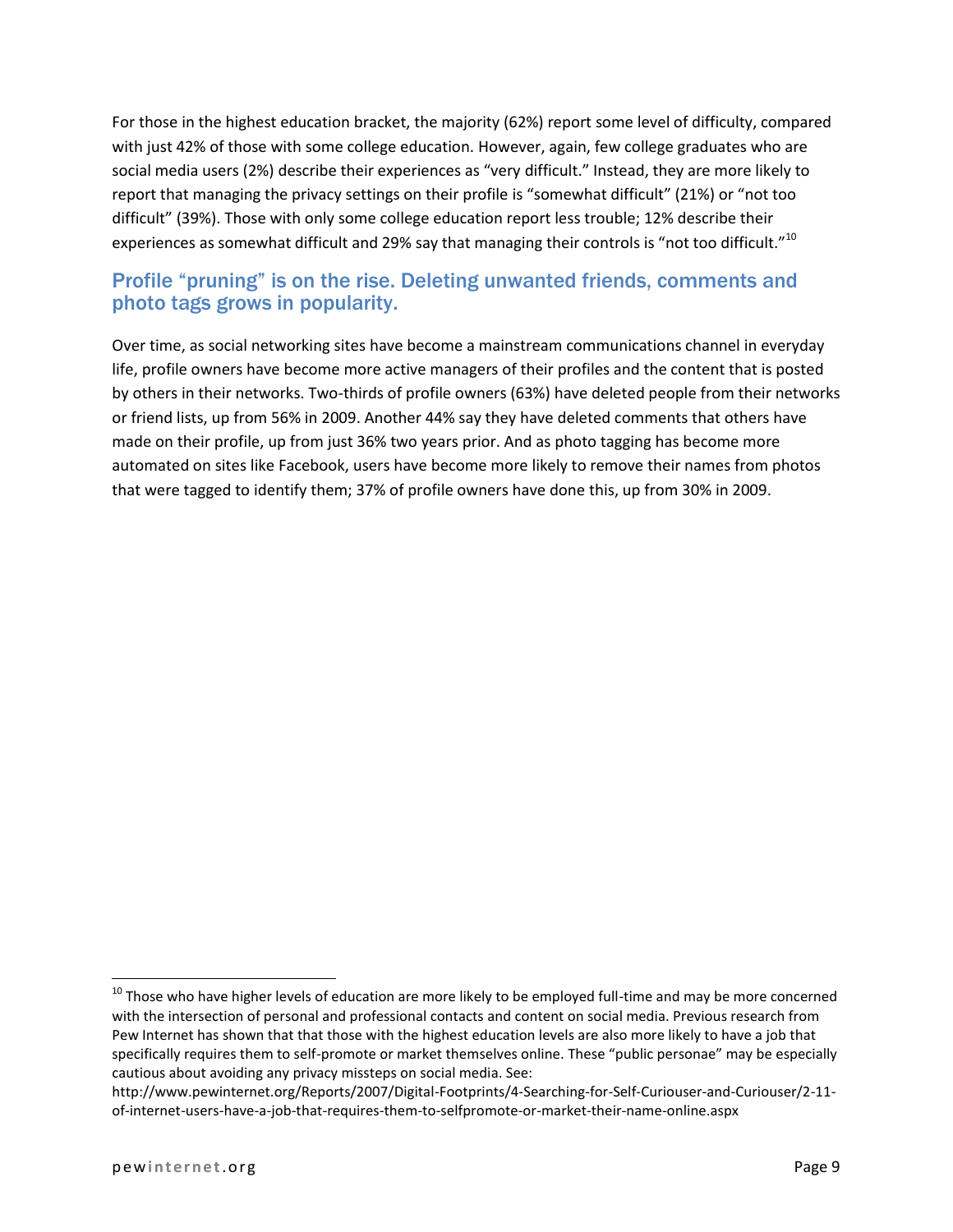#### Social media profile management, by age

*Based on SNS or Twitter users who have an SNS profile*

|                                                                        | 2009           | 2011 |  |
|------------------------------------------------------------------------|----------------|------|--|
| Delete people from your network or friends list                        |                |      |  |
| 18-29                                                                  | 64             | 71   |  |
| 30-49                                                                  | 52             | 63   |  |
| 50-64                                                                  | 41             | 56   |  |
| $65+$                                                                  | 47             | 41   |  |
| Delete comments that others have made on your profile                  |                |      |  |
| 18-29                                                                  | 47             | 56   |  |
| 30-49                                                                  | 29             | 40   |  |
| 50-64                                                                  | 26             | 34   |  |
| $65+$                                                                  | 15             | 26   |  |
| Remove your name from photos that have been tagged to identify you     |                |      |  |
| 18-29                                                                  | 41             | 49   |  |
| 30-49                                                                  | 24             | 36   |  |
| 50-64                                                                  | 18             | 22   |  |
| $65+$                                                                  | $\overline{2}$ | 16   |  |
| Post updates, comments, photos or videos that you later regret sharing |                |      |  |
| 18-29                                                                  | 19             | 15   |  |
| 30-49                                                                  | 9              | 11   |  |
| 50-64                                                                  | 5              | 4    |  |
| $65+$                                                                  | $\ast$         | 6    |  |

\*indicates a value that is less than 1%.

**Source:** The Pew Research Center's Internet & American Life Project, April 26 – May 22, 2011 Spring Tracking Survey; n=2,277 adults ages 18 and older, including 755 cell phone interviews. Interviews were conducted in English and Spanish. Margin of error is +/-3 percentage points for SNS users (n=1,015)

### Women and young adults are the unfriend-liest.

Female social media users are more apt than male users to cull their list of friends and delete any unwanted contacts: 67% of women who maintain a profile say they have deleted people from their network, compared with just 58% of men. Likewise, young adults are more active unfrienders when compared with older users. Seven in ten (71%) young adult social media users say they have deleted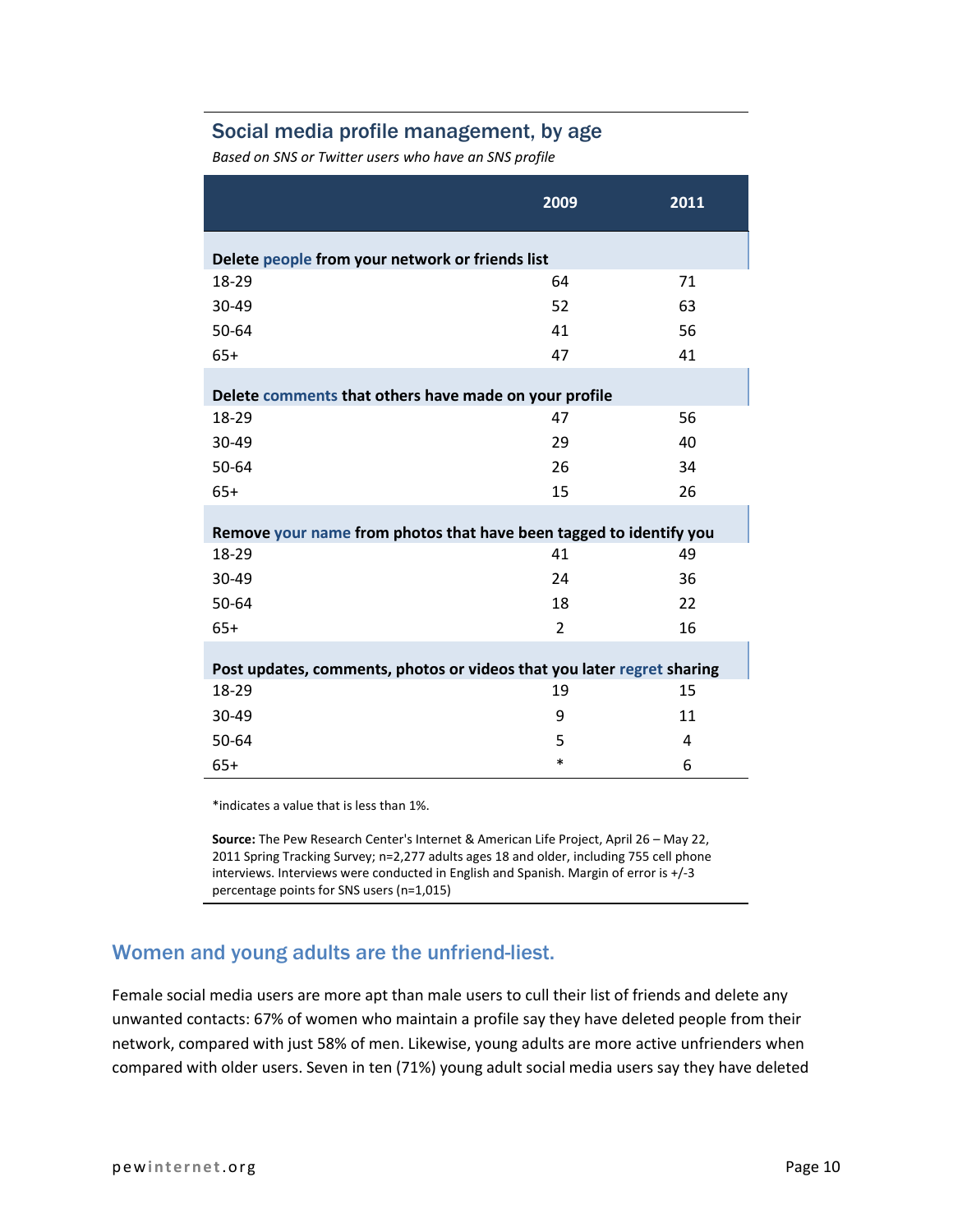contacts from their friends list, compared with 63% of users ages 30-49, 56% of those ages 50-64 and only 41% of those ages 65 and older.

### Deleting social media comments is part of the reputation management work of being a young adult.

All users have become more likely to delete comments on their profiles over time, but this is especially true of young adults. It is now the case that 56% of social media users ages 18-29 say they have deleted comments that others have made on their profile, compared with 40% of those ages 30-49, 34% of those ages 50-64 and 26% of social media users ages 65 and older. In contrast to the gender differences with unfriending, male and female social media users are equally as likely to say that they have deleted comments that others have made on their profile (44% of men and women report this).

#### The task of removing photo tags is also much more common among young adults.

Whether because there are simply more photos being shared or there is more sensitivity to their content, young adult social media users are the most likely age group to report removal of photo tags. Fully half of young adult social media users (49%) say they have deleted their name from photos that were tagged to identify them. That compares to 36% of social media users ages 30-49, 22% of those ages 50-64 and only 16% of those ages 65 and older. As with comments, there are no significant gender differences; male and female users are equally likely to delete photo tags (36% vs. 38%).

#### While users manage the content that others post, one in ten profile owners voices regrets about their *own* posts.

Even as social media users become more active curators of their profile, a small group of what might be described as trigger-happy users say they post updates, comments, photos or videos that they later regret sharing. One in ten profile owners (11%) say they have posted regrettable content to a social networking site, virtually the same number as reported this activity in 2009 (12%). Male profile owners are almost twice as likely as female profile owners to profess regret for posting content (15% vs. 8%). Young adults are also considerably more prone to regret; 15% of profile owners ages 18-29 say they have posted content they later regret, compared with just 5% of profile owners ages 50 and older.

#### Most social networking users are on Facebook and manage their social media presence through one account.

More than nine in ten (93%) profile owners say that they have a profile on Facebook, up from 73% in 2009. Over the same period, the popularity of MySpace has continued to wane; 48% maintained a presence there in 2009, while just 23% of profile owners said they used MySpace in the latest survey. At the same time, use of Twitter has grown almost twofold, such that 11% of profile owners say they have a presence there, up from just 6% in 2009.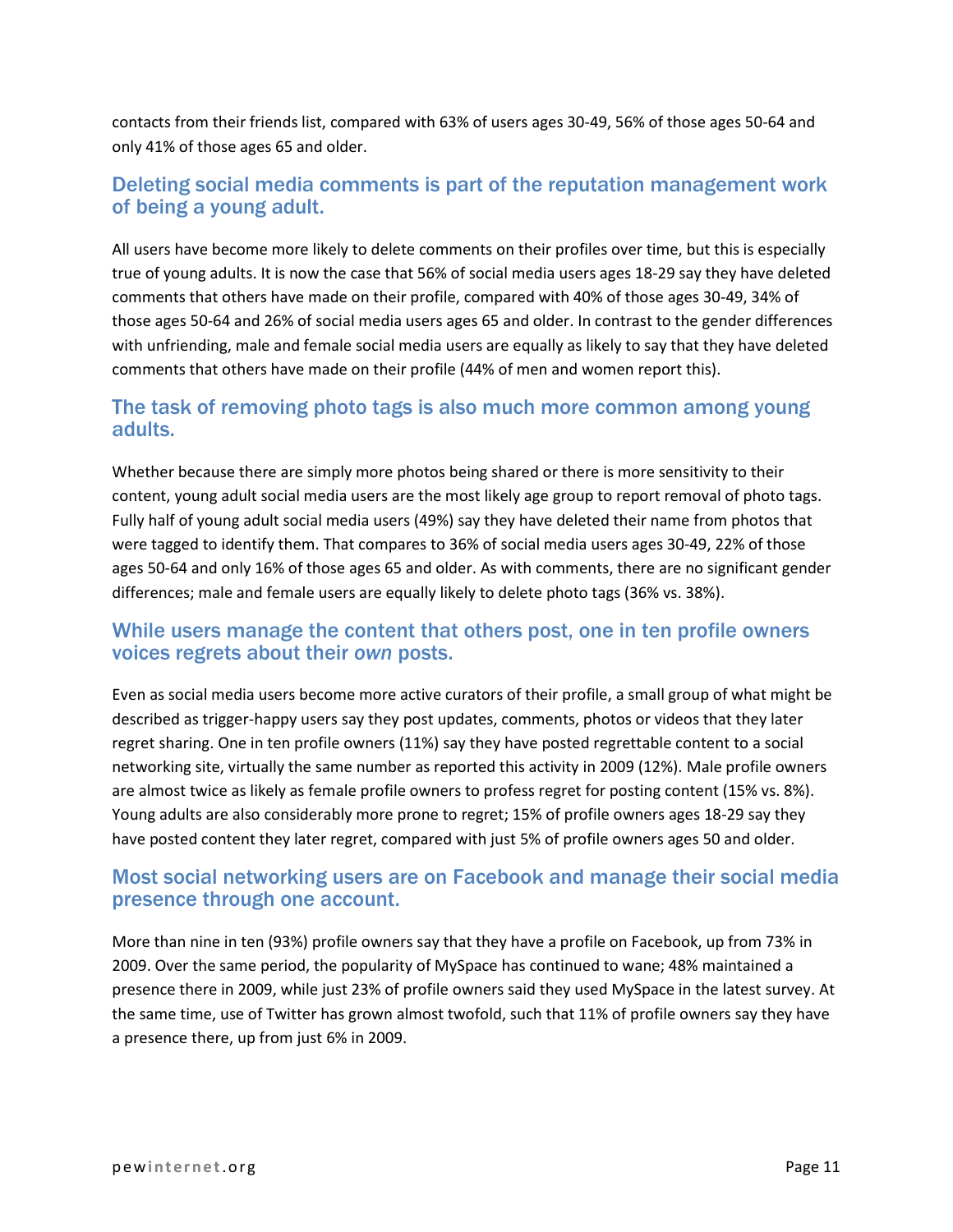Whether due to the influx of new social media users in recent years or to those who are simplifying their online identity management, users have become more likely to maintain a profile on just one site. More than half (55%) of social networking and Twitter users say this, up from 45% in 2009.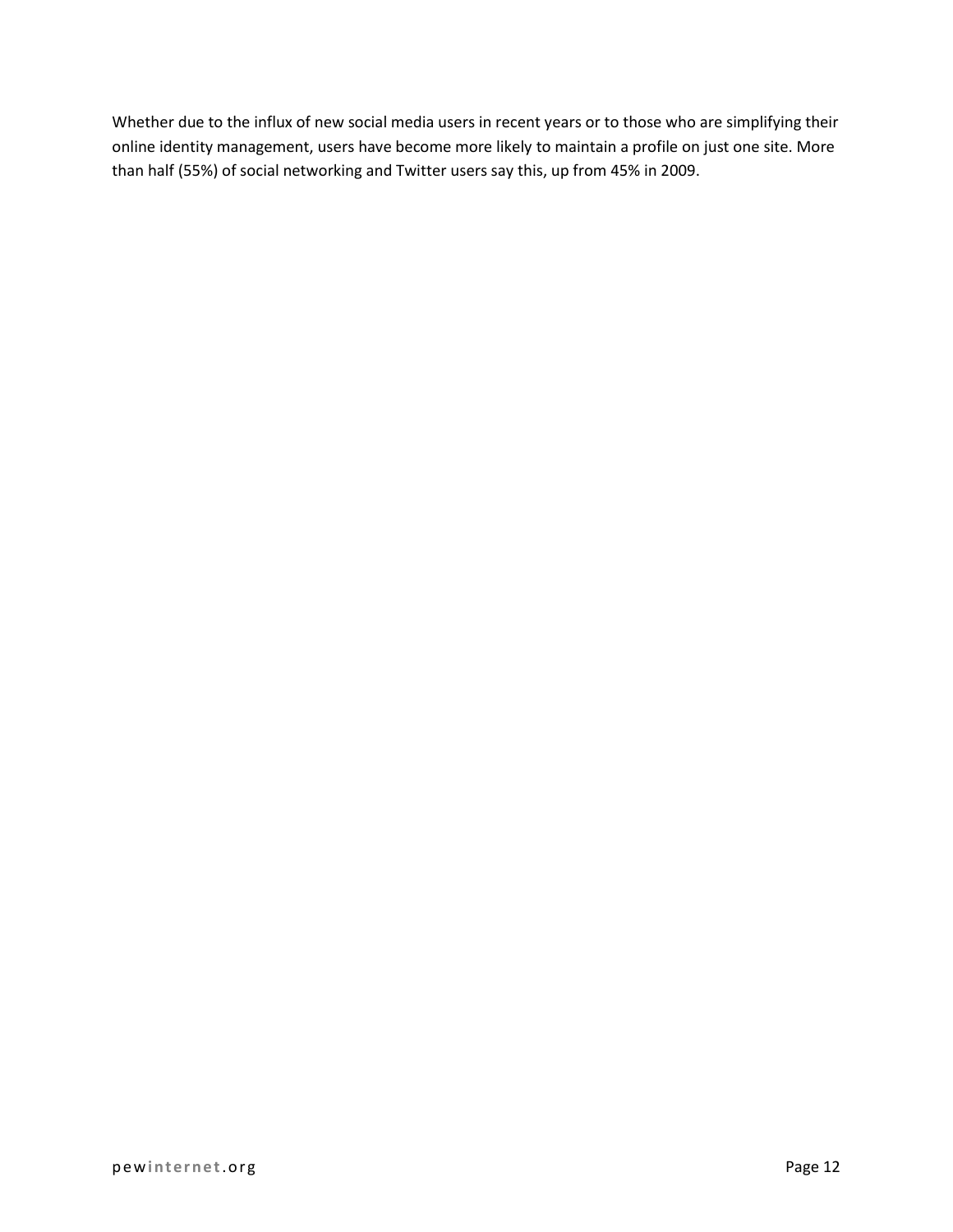### Survey questions

| Spring Change Assessment Survey 2011                                                                                                                                                                                                                                                                                                                                                                                                                                                                                                                                                         | <b>EXCERPT</b> | 5/25/2011 |
|----------------------------------------------------------------------------------------------------------------------------------------------------------------------------------------------------------------------------------------------------------------------------------------------------------------------------------------------------------------------------------------------------------------------------------------------------------------------------------------------------------------------------------------------------------------------------------------------|----------------|-----------|
| Data for April 26-May 22, 2011                                                                                                                                                                                                                                                                                                                                                                                                                                                                                                                                                               |                |           |
| Princeton Survey Research Associates International<br>for the Pew Research Center's Internet & American Life Project                                                                                                                                                                                                                                                                                                                                                                                                                                                                         |                |           |
| Sample: n= 2,277 national adults, age 18 and older, including 755 cell phone interviews<br>Margin of error is plus or minus 2 percentage points for results based on Total $[n=2,277]$<br>Margin of error is plus or minus 3 percentage points for results based on internet users $[n=1,701]$<br>Form B (the form used for online phone calling question) $[n=846]$<br>Margin of error is plus or minus 3 percentage points for results based on cell phone users $[n=1,914]$<br>Margin of error is plus or minus 3 percentage points for results based on SNS or Twitter users $[n=1,015]$ |                |           |

**WEB1** Next... Please tell me if you ever use the internet to do any of the following things. Do you ever use the internet to...[INSERT; RANDOMIZE]? / Did you happen to do this **yesterday**, or not?<sup>11</sup>

Based on all internet users [N=1,701]

|                                             | <b>TOTAL HAVE</b><br><b>EVER DONE</b> | ----------<br><b>DID</b> | <b>HAVE NOT</b>  |            |         |
|---------------------------------------------|---------------------------------------|--------------------------|------------------|------------|---------|
|                                             | <b>THIS</b>                           | YESTERDAY                | <b>DONE THIS</b> | DON'T KNOW | REFUSED |
| Use a social networking site like           |                                       |                          |                  |            |         |
| MySpace, Facebook or LinkedIn <sup>12</sup> |                                       |                          |                  |            |         |
| Current                                     | 65                                    | 43                       | 35               | $\ast$     | 0       |
| January 2011                                | 61                                    | n/a                      | 39               | 0          | 0       |
| December 2010                               | 62                                    | n/a                      | 38               | $\ast$     | 0       |
| November 2010                               | 61                                    | 37                       | 39               | $\ast$     | $\ast$  |
| September 2010                              | 62                                    | 39                       | 38               | $\ast$     | 0       |
| May 2010                                    | 61                                    | 38                       | 39               | 0          | 0       |
| January 2010                                | 57                                    | 32                       | 43               | $\ast$     | 0       |
| December 2009                               | 56                                    | 33                       | 44               | 0          | $\ast$  |
| September 2009                              | 47                                    | 27                       | 52               | $\ast$     | $\ast$  |
| April 2009                                  | 46                                    | 27                       | 54               | $\ast$     | $\ast$  |
| December 2008                               | 35                                    | 19                       | 65               | $\ast$     |         |
| November 2008                               | 37                                    | 19                       | 63               | 0          | 0       |
| <b>July 2008</b>                            | 34                                    | n/a                      | 66               | $\ast$     |         |
| May 2008                                    | 29                                    | 13                       | 70               | $\ast$     |         |
| August 2006                                 | 16                                    | 9                        | 84               | $\ast$     |         |
| September 2005                              | 11                                    | 3                        | 88               | 1          |         |
|                                             |                                       |                          |                  |            |         |

<sup>&</sup>lt;sup>11</sup> Prior to January 2005, question wording was "Please tell me if you ever do any of the following when you go online. Do you ever…?/Did you happen to do this yesterday, or not?" Unless otherwise noted, trends are based on all internet users for that survey.

 $\overline{a}$ 

<sup>&</sup>lt;sup>12</sup> In December 2008, item wording was "Use a social networking site like MySpace or Facebook." In August 2006, item wording was "Use an online social networking site like MySpace, Facebook or Friendster". Prior to August 2006, item wording was "Use online social or professional networking sites like Friendster or LinkedIn"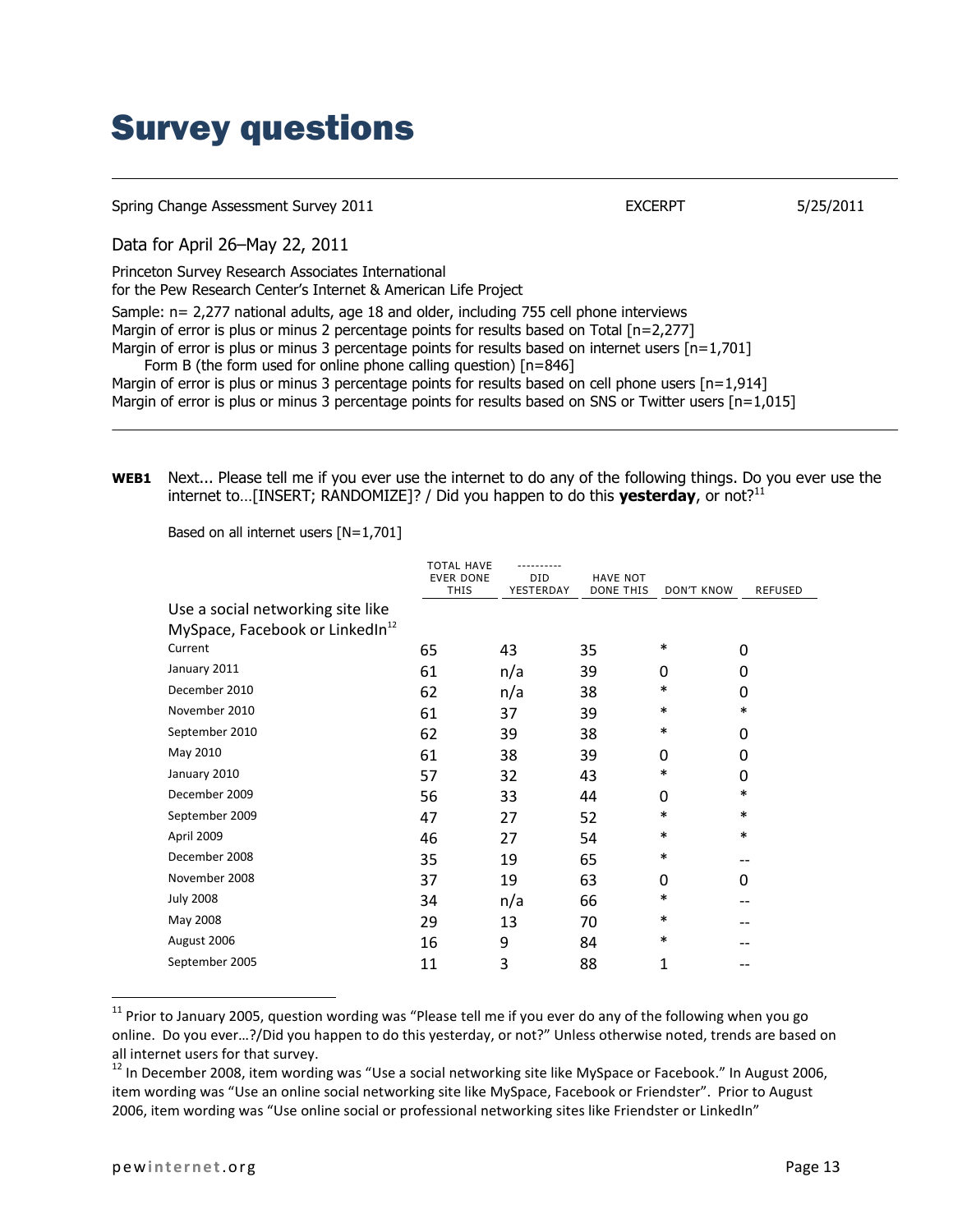| February 2005 |  |
|---------------|--|
|---------------|--|

| SNS <sub>2</sub> | About how often do you visit social networking sites? (READ 1-6) <sup>13</sup> |
|------------------|--------------------------------------------------------------------------------|
|                  | Based on SNS or Twitter users                                                  |

|   | current    |                          | Sept 2009 | May 2008 |
|---|------------|--------------------------|-----------|----------|
| ℅ | 31         | Several times a day      | 22        | 18       |
|   | 21         | About once a day         | 21        | 19       |
|   | 15         | 3 to 5 days a week       | 18        | 23       |
|   | 17         | 1 to 2 days a week       | 13        | 15       |
|   | 8          | Every few weeks          | n/a       | n/a      |
|   | 8          | Less often               | 24        | 23       |
|   | $\ast$     | (DO NOT READ) Don't know | 1         | 1        |
|   | $\ast$     | (DO NOT READ) Refused    | $\ast$    | 2        |
|   | $[n=1,01]$ |                          |           |          |
|   | 51         |                          | [n=680]   | [n=328]  |
|   |            |                          |           |          |

sns3 How many social networking sites do you currently have a profile on?<sup>14</sup> Based on SNS or Twitter users

|   | current     |              | Sept 2009 | May 2008  |
|---|-------------|--------------|-----------|-----------|
| % | 2           | None         | n/a       | n/a       |
|   | 55          | One          | 45        | 54        |
|   | 25          | Two          | 36        | 29        |
|   | 10          | Three        | 10        | 8         |
|   | 7           | Four or more | 6         | 5         |
|   | 1           | Don't know   | 1         | 2         |
|   | $\ast$      | Refused      | 1         |           |
|   | $[n=1,015]$ |              | $[n=680]$ | $[n=328]$ |

<sup>&</sup>lt;sup>13</sup> Prior to May 2011, question was asked of SNS users only and wording was "How often do you visit [the social networking web site where you have a profile / the social networking web site with the profile you use most often] – several times a day, about once a day, every few days, once a week or less often?" Results for "3-5 days a week" reflect trend category "Every few days" and "1-2 days a week" reflect trend category "Once a week."

 $14$  Prior to May 2011, question was asked of SNS users only.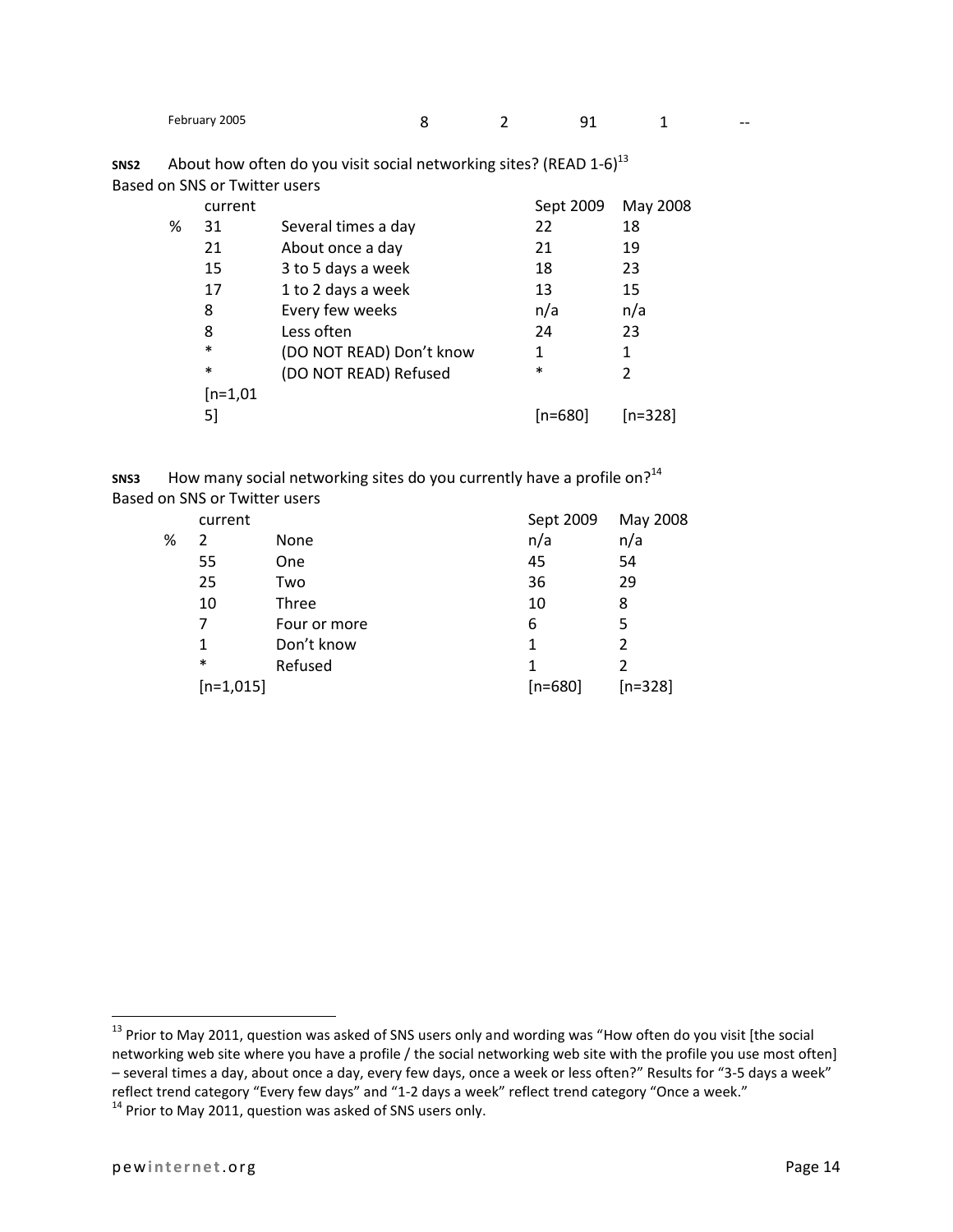**SNS4** [IF HAVE PROFILE ON ONE SNS SITE:] On which social networking site do you currently have a profile? / [IF HAVE PROFILES ON MULTIPLE SITES:] On which social networking sites do you currently have a profile? [PRECODED OPEN-END]<sup>15</sup>

Based on SNS or Twitter users who have an SNS profile

|   | current |                         | <b>SEPT 2009</b> |
|---|---------|-------------------------|------------------|
| ℅ | 93      | Facebook                | 73               |
|   | 23      | <b>MySpace</b>          | 48               |
|   | 11      | Linked In               | 14               |
|   | 11      | Twitter                 | 6                |
|   | 2       | Tagged                  | 1                |
|   | 2       | Yahoo / Yahoo Messenger | 1                |
|   | 2       | YouTube                 | 1                |
|   | 9       | Other (SPECIFY)         | 10               |
|   | 1       | Don't know              | 1                |
|   | 2       | Refused                 | 3                |
|   | [n=975] |                         | [n=680]          |

Note: Total may exceed 100% due to multiple responses.

**SNS5** [IF HAVE PROFILE ON ONE SNS SITE:] Do you have multiple profiles on this site, or do you have only one profile? / [IF HAVE PROFILES ON MULTIPLE SITES:] Do you have multiple profiles on any social networking sites, or do you have only one profile on each site?

Based on SNS or Twitter users who have an SNS profile [N=975]

- current
- % 8 Multiple profiles
	- 92 One profile
	- 0 Don't know
	- \* Refused

<sup>&</sup>lt;sup>15</sup> September 2009 question was asked of SNS users only and wording was "On which social networking site do you have a profile? / On which Social Networking sites do you have a profile?"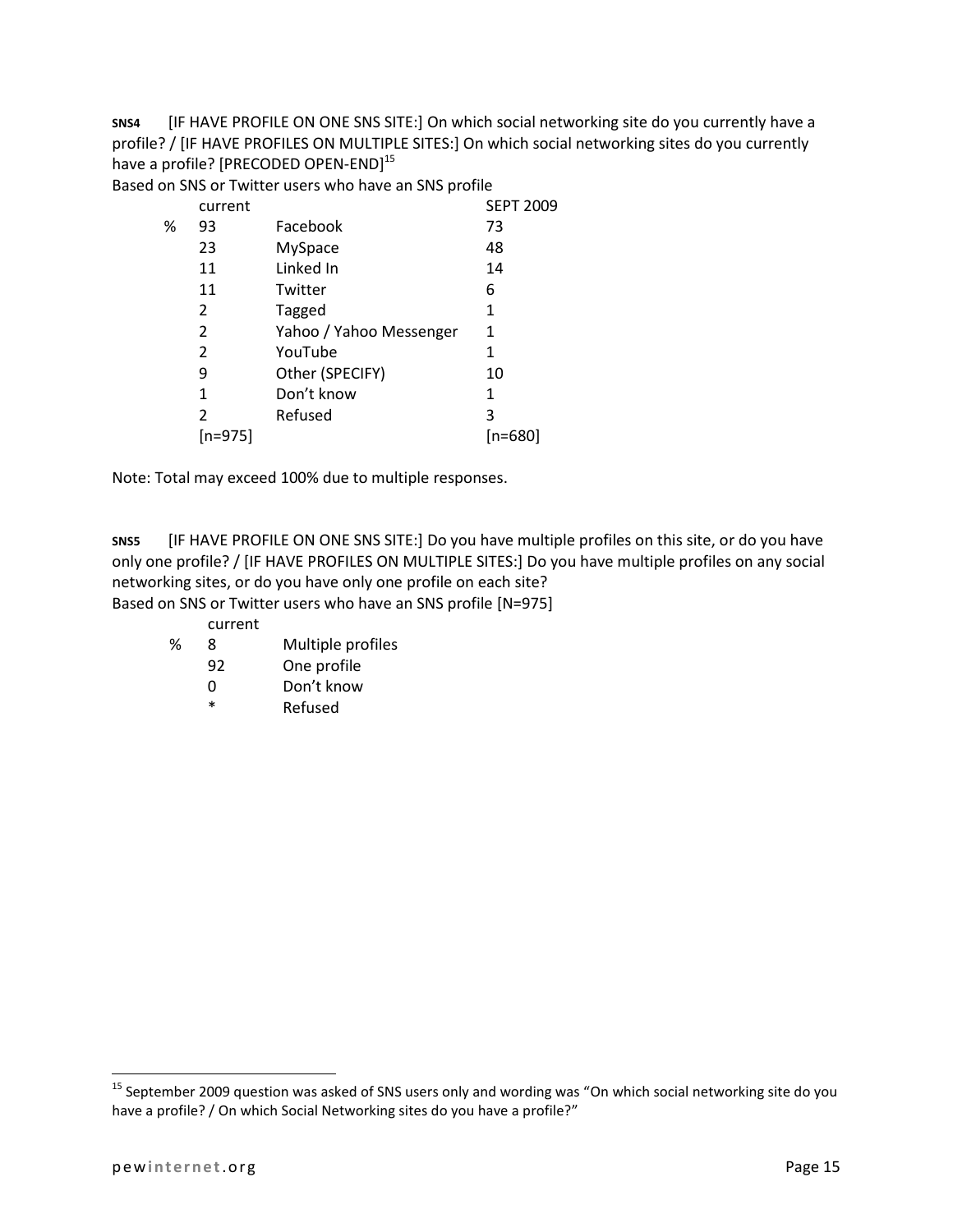**SNS5a** Thinking now just about the profile you use most often, on which site is that profile located? [PRECODED OPEN-END]

Based on SNS or Twitter users who have an SNS profile on multiple sites [N=383]

#### current

- % 79 Facebook
	- 5 Twitter
	- 3 Linked In
	- 3 MySpace
	- 1 My Yearbook
	- 1 YouTube
	- \* Google Buzz<br>\* Tagged
	- **Tagged**
	- 0 Bebo
	- 0 Digg
	- 0 Flickr
	- 0 Last.FM
	- 0 Tumblr
	- 0 Ustream
	- 4 Other (SPECIFY)
	- 2 Don't know
	- 2 Refused

**SNS6** Thinking just about the profile you use most often... Is your profile set to PUBLIC so that everyone can see it... is it PARTIALLY PRIVATE, so that friends of friends or your networks can see it... or is it PRIVATE, so that only your friends can see?

Based on SNS or Twitter users who have an SNS profile [N=975]

- current
- % 20 Public
	- 19 Partially private
	- 58 Private (friends only)
	- 3 Don't know
	- \* Refused

**SNS7** On this private profile, do you limit what certain friends can and cannot see, or can all your friends see the same thing?

Based on SNS or Twitter users whose profile is at least partially private [N=756]

#### current

- % 26 Limit what certain friends can see
	- 72 All friends see the same thing
		- 2 Don't know
		- \* Refused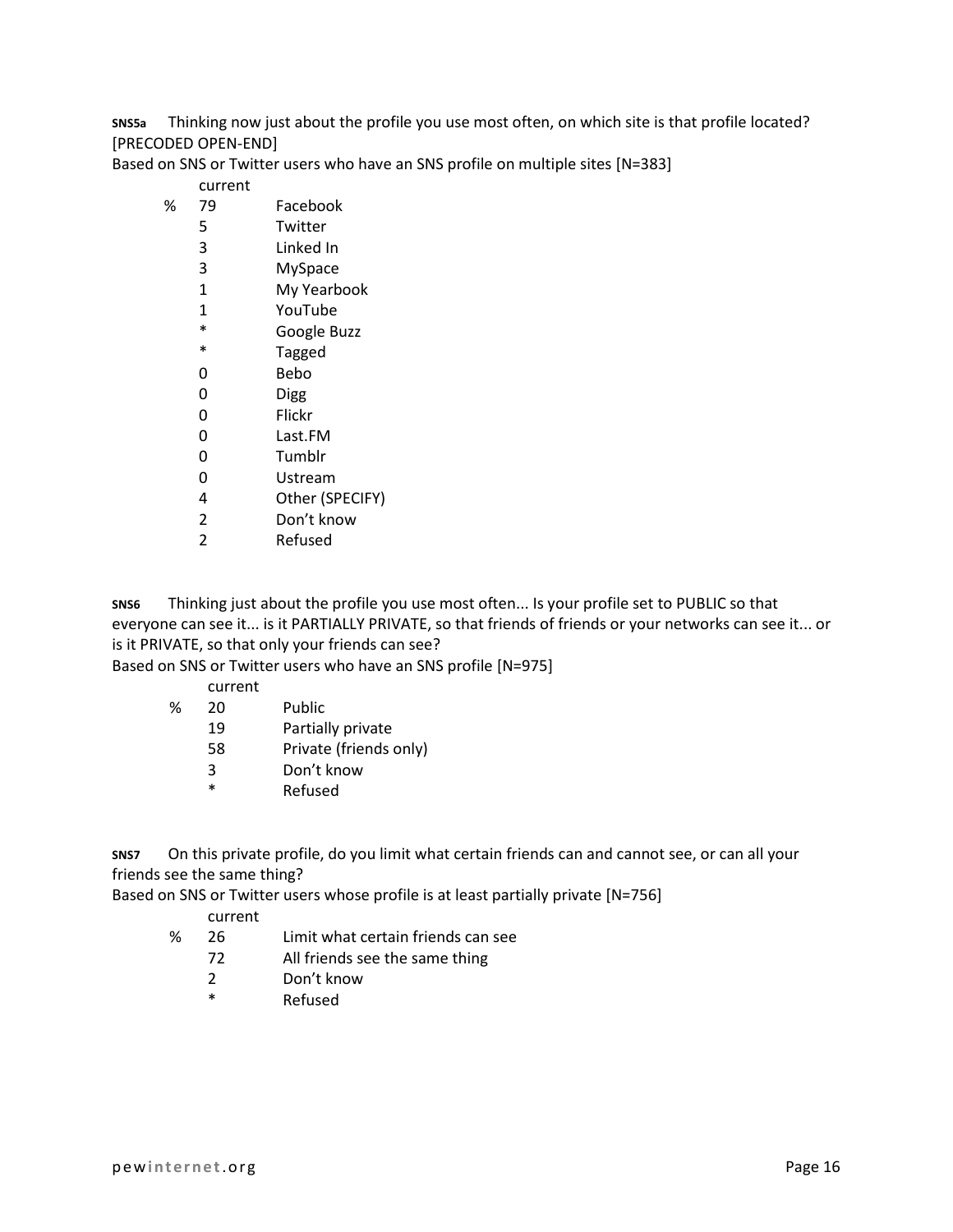**SNS8** Overall, how difficult is it to manage the privacy controls on your profile? Is it very difficult, somewhat difficult, not too difficult or not difficult at all?

Based on SNS or Twitter users who have an SNS profile [N=975]

#### current

- % 2 Very difficult
	- 16 Somewhat difficult
	- 30 Not too difficult
	- 49 Not difficult at all
	- 1 Do not use privacy settings (VOL.)
	- 2 Don't know
	- \* Refused

**SNS9** Thinking about the ways people might use social networking sites... Do you ever... [INSERT IN ORDER<sup>1216</sup>

Based on SNS or Twitter users who have an SNS profile

|                                                                                                 |    |    | yes, do this no, do not don't know refUSED |        |
|-------------------------------------------------------------------------------------------------|----|----|--------------------------------------------|--------|
| Delete people from your network or<br>friends' list                                             |    |    |                                            |        |
| Current [N=975]                                                                                 | 63 | 37 | *                                          | 0      |
| September 2009 [N=680]<br>Remove your name from photos that<br>have been tagged to identify you | 56 | 43 | 1                                          | *      |
| Current                                                                                         | 37 | 61 | 1                                          | 0      |
| September 2009                                                                                  | 30 | 69 | *                                          | $\ast$ |
| Delete comments that others have made<br>on your profile                                        |    |    |                                            |        |
| Current                                                                                         | 44 | 56 | *                                          | 0      |
| September 2009                                                                                  | 36 | 64 | *                                          | $\ast$ |
| Post updates, comments, photos or<br>videos that you later regret sharing                       |    |    |                                            |        |
| Current                                                                                         | 11 | 89 | 0                                          | *      |
| September 2009                                                                                  | 12 | 87 | *                                          | *      |
| Set up your account so that it<br>automatically includes your location on<br>your posts         |    |    |                                            |        |
| Current                                                                                         | 14 | 84 | $\overline{2}$                             | 0      |

 $^{16}$  Prior to May 2011, question was asked of SNS users only. September 2009 question wording was "Thinking about the ways you use social networking sites… Do you ever [INSERT IN ORDER]?"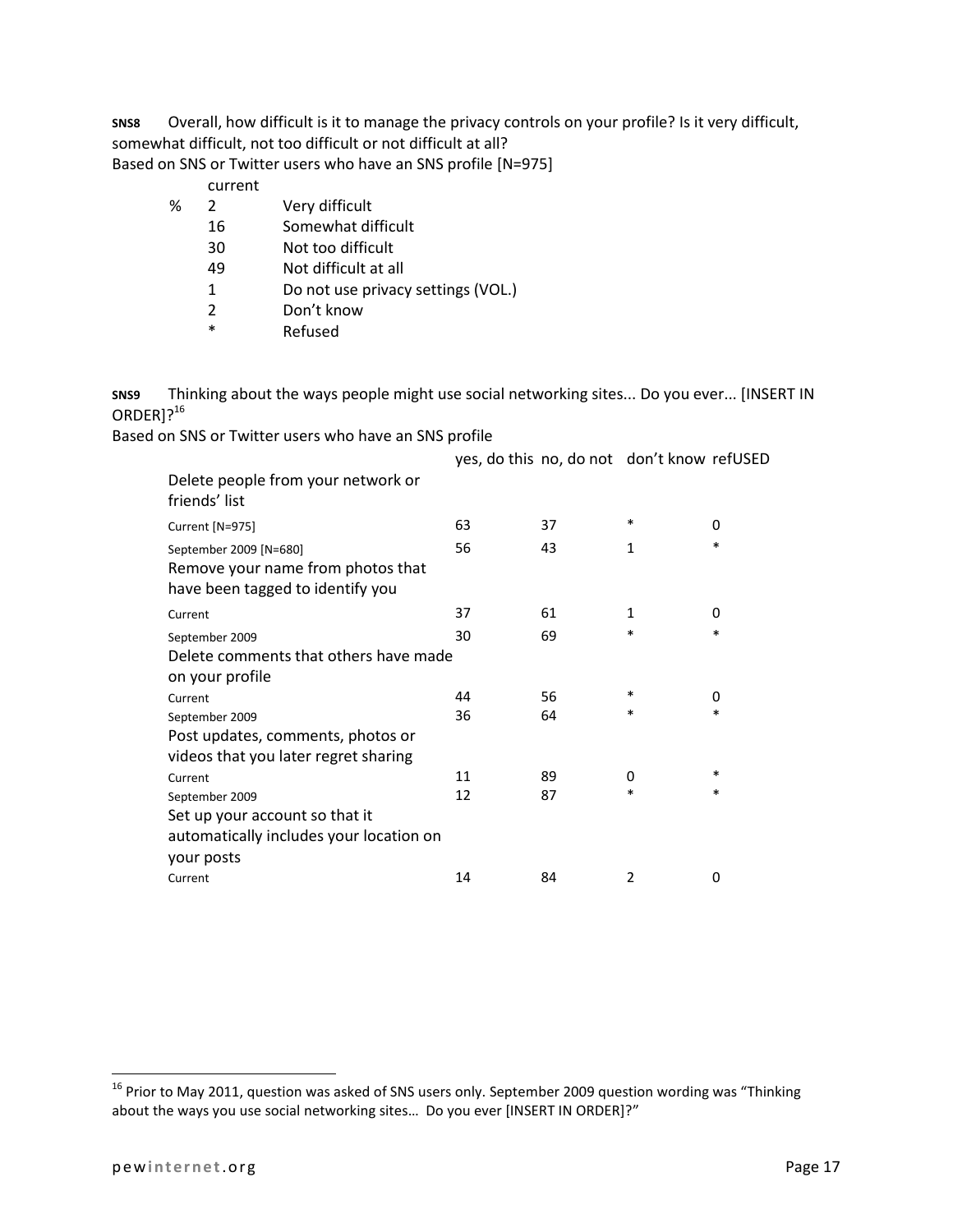# Methodology

This report is based on the findings of a survey on Americans' use of the Internet. The results in this report are based on data from telephone interviews conducted by Princeton Survey Research Associates International from April 26 to May 22, 2011, among a sample of 2,277 adults, age 18 and older. Telephone interviews were conducted in English and Spanish by landline (1,522) and cell phone (755, including 346 without a landline phone). For results based on the total sample, one can say with 95% confidence that the error attributable to sampling is plus or minus 2.4 percentage points. For results based Internet users (n=1,701), the margin of sampling error is plus or minus 2.7 percentage points. In addition to sampling error, question wording and practical difficulties in conducting telephone surveys may introduce some error or bias into the findings of opinion polls.

A combination of landline and cellular random digit dial (RDD) samples was used to represent all adults in the continental United States who have access to either a landline or cellular telephone. Both samples were provided by Survey Sampling International, LLC (SSI) according to PSRAI specifications. Numbers for the landline sample were selected with probabilities in proportion to their share of listed telephone households from active blocks (area code + exchange + two-digit block number) that contained three or more residential directory listings. The cellular sample was not list-assisted, but was drawn through a systematic sampling from dedicated wireless 100-blocks and shared service 100-blocks with no directory-listed landline numbers.

New sample was released daily and was kept in the field for at least five days. The sample was released in replicates, which are representative subsamples of the larger population. This ensures that complete call procedures were followed for the entire sample. At least 7 attempts were made to complete an interview at a sampled telephone number. The calls were staggered over times of day and days of the week to maximize the chances of making contact with a potential respondent. Each number received at least one daytime call in an attempt to find someone available. For the landline sample, interviewers asked to speak with the youngest adult male or female currently at home based on a random rotation. If no male/female was available, interviewers asked to speak with the youngest adult of the other gender. For the cellular sample, interviews were conducted with the person who answered the phone. Interviewers verified that the person was an adult and in a safe place before administering the survey. Cellular sample respondents were offered a post-paid cash incentive for their participation. All interviews completed on any given day were considered to be the final sample for that day.

Weighting is generally used in survey analysis to compensate for sample designs and patterns of nonresponse that might bias results. A two-stage weighting procedure was used to weight this dual-frame sample. The first-stage weight is the product of two adjustments made to the data – a Probability of Selection Adjustment (PSA) and a Phone Use Adjustment (PUA). The PSA corrects for the fact that respondents in the landline sample have different probabilities of being sampled depending on how many adults live in the household. The PUA corrects for the overlapping landline and cellular sample frames.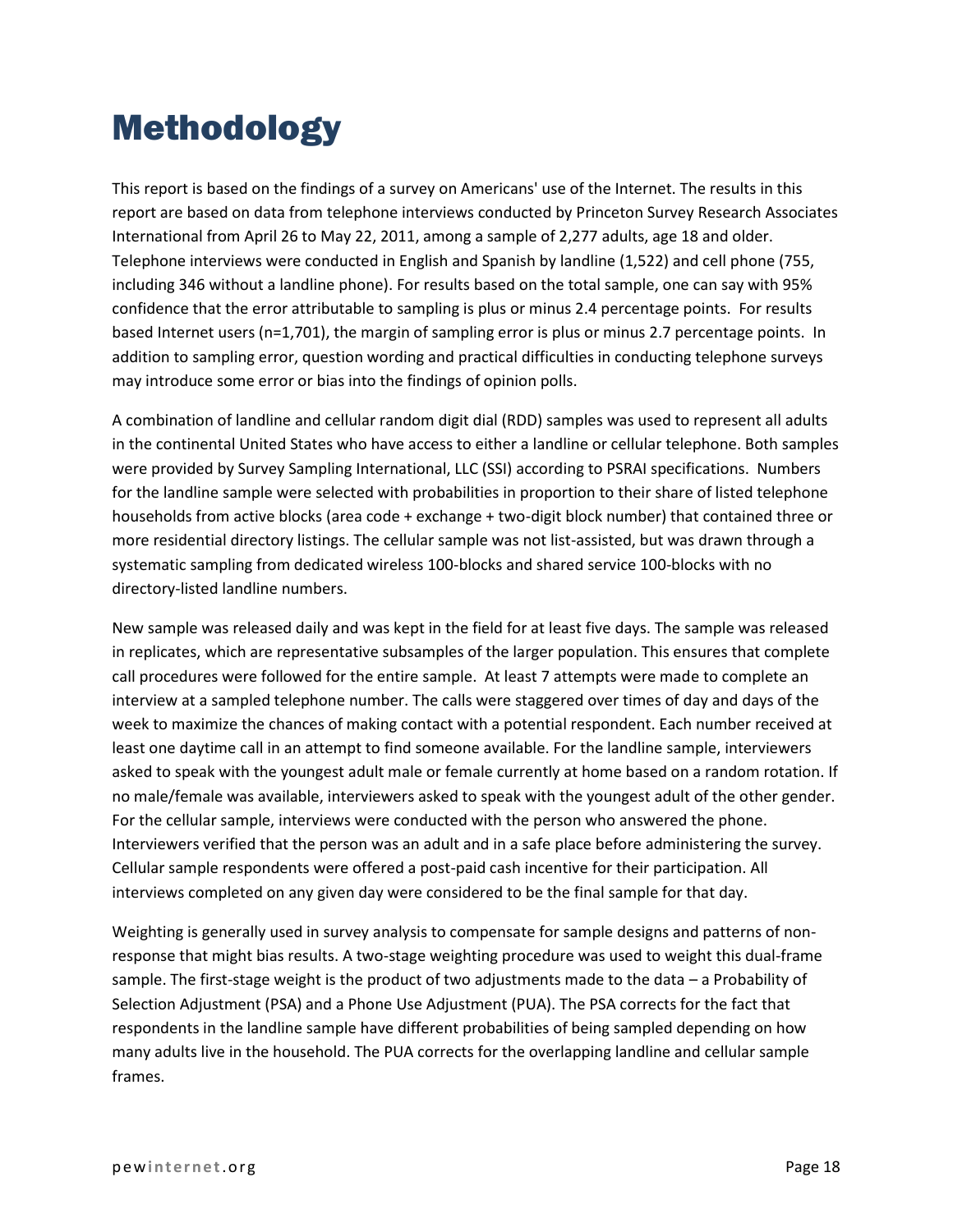The second stage of weighting balances sample demographics to population parameters. The sample is balanced by form to match national population parameters for sex, age, education, race, Hispanic origin, region (U.S. Census definitions), population density, and telephone usage. The White, non-Hispanic subgroup is also balanced on age, education and region. The basic weighting parameters came from a special analysis of the Census Bureau's 2010 Annual Social and Economic Supplement (ASEC) that included all households in the continental United States. The population density parameter was derived from Census 2000 data. The cell phone usage parameter came from an analysis of the January-June 2010 National Health Interview Survey. Following is the full disposition of all sampled telephone numbers:

| <b>Table 2:Sample Disposition</b> |        |                                  |  |  |
|-----------------------------------|--------|----------------------------------|--|--|
| Landline                          | Cell   |                                  |  |  |
| 32,909                            | 19,899 | <b>Total Numbers Dialed</b>      |  |  |
|                                   |        |                                  |  |  |
| 1,416                             | 364    | Non-residential                  |  |  |
| 1,428                             | 35     | Computer/Fax                     |  |  |
| 32                                | ----   | Cell phone                       |  |  |
| 16,833                            | 8,660  | Other not working                |  |  |
| 1,629                             | 287    | Additional projected not working |  |  |
| 11,571                            | 10,553 | Working numbers                  |  |  |
| 35.2%                             | 53.0%  | <b>Working Rate</b>              |  |  |
|                                   |        |                                  |  |  |
| 543                               | 96     | No Answer / Busy                 |  |  |
| 3,091                             | 3,555  | Voice Mail                       |  |  |
| 53                                | 10     | Other Non-Contact                |  |  |
| 7,884                             | 6,892  | Contacted numbers                |  |  |
| 68.1%                             | 65.3%  | <b>Contact Rate</b>              |  |  |
|                                   |        |                                  |  |  |
| 489                               | 1,055  | Callback                         |  |  |
| 5,757                             | 4,618  | Refusal                          |  |  |
| 1,638                             | 1,219  | Cooperating numbers              |  |  |
| 20.8%                             | 17.7%  | <b>Cooperation Rate</b>          |  |  |
|                                   |        |                                  |  |  |
| 56                                | 33     | Language Barrier                 |  |  |
|                                   | 426    | Child's cell phone               |  |  |
| 1,582                             | 760    | Eligible numbers                 |  |  |
| 96.6%                             | 62.3%  | <b>Eligibility Rate</b>          |  |  |
|                                   |        |                                  |  |  |
| 60                                | 5      | Break-off                        |  |  |
| 1,522                             | 755    | Completes                        |  |  |
| 96.2%                             | 99.3%  | <b>Completion Rate</b>           |  |  |
|                                   |        |                                  |  |  |
| 13.6%                             | 11.5%  | <b>Response Rate</b>             |  |  |